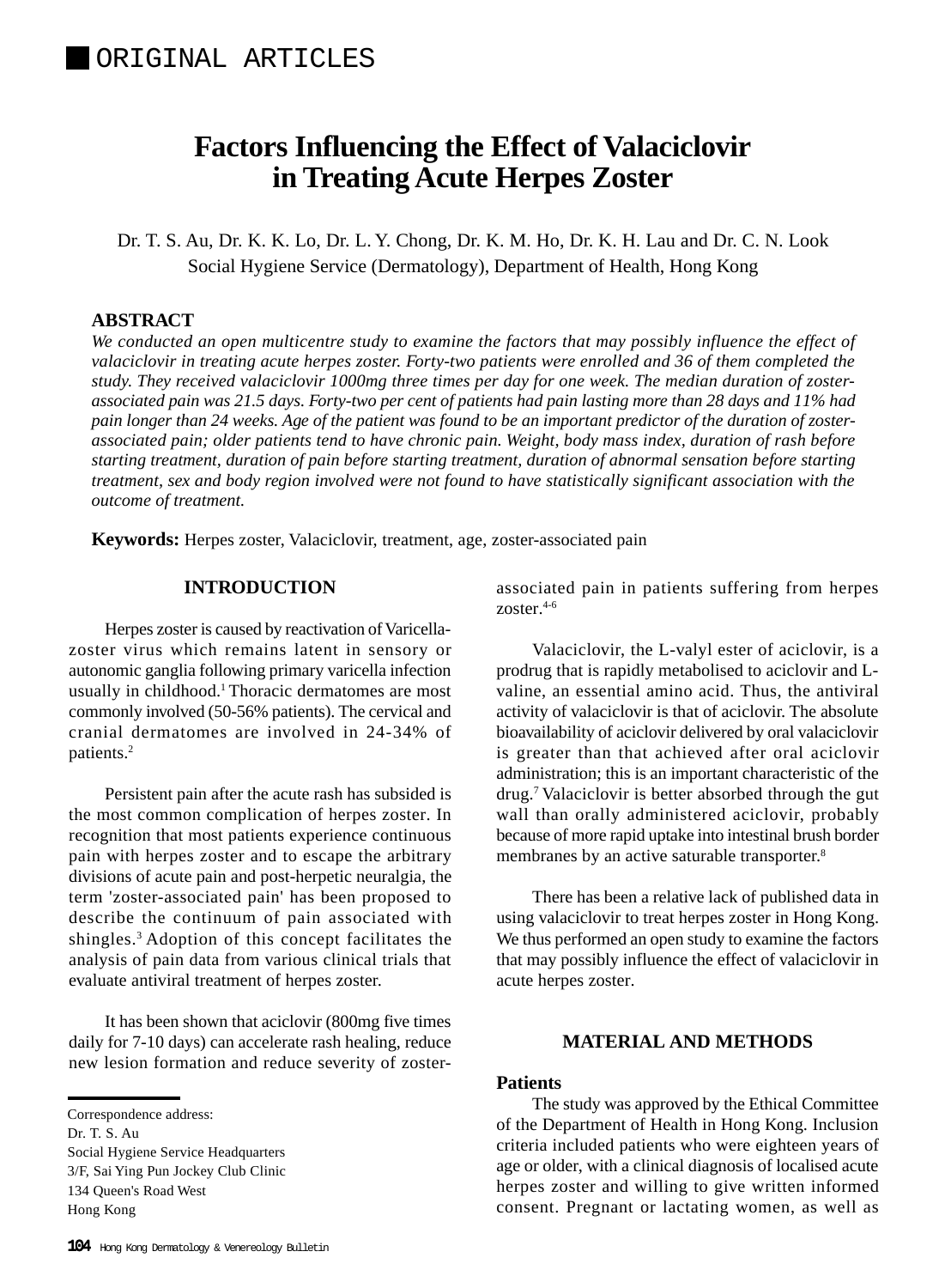sexually active women of childbearing potential not employing adequate contraception were excluded.

#### **Study design**

This was an open multicentre study of valaciclovir for the treatment of herpes zoster. Three clinics were involved, namely Yaumatei Dermatology Centre, Sai Ying Pun Dermatology Clinic and Yung Fung Shee Dermatology Clinic. Patients presenting with acute herpes zoster were given 1000mg valaciclovir three times per day for seven days. They were followed up for 24 weeks. Zoster-associated pain and abnormal sensations were assessed from presentation till the end of week 24. All concomitant medications taken by the patients were recorded. Systemic or topical agents with anti-Varicella-zoster virus activity, capsaicin or other topical applications to the rash that would obscure evaluation were not allowed.

## **Efficacy measures**

The primary efficacy parameter of a treatment response was determined by time to complete cessation of zoster-associated pain while the secondary efficacy parameter was determined by time to complete cessation of zoster-associated abnormal sensations. Patients were given a diary to note the days of pain and abnormal sensations. Patients were assessed on day 1, 8, 29 and then 4-weekly till week 24.

#### **Adverse experiences**

All adverse experiences were recorded. A serious adverse experience is defined as any event that is fatal or life-threatening, permanently or significantly disabling, requires or prolongs hospitalisation.

## **RESULTS**

The data presented in this study are part of the international study "VIZA: an open multicentre study to examine the influence of age and body region involved on the effect of valaciclovir in acute herpes zoster" designed by Department of Clinical Virology, the Wellcome Research Laboratories.

Forty-two patients were enrolled in the study. Eleven were female and 31 were male. The mean age was 49 years (range, 23-78). Twenty five (59.5%) patients had thoracic dermatomes involvement. Eight (19.0%) had cranial involvement and seven of them had

zoster ophthalmicus; seven (16.7%) had cervical involvement and two (4.8%) had lumbar involvement. All patients were Oriental.

Thirty-six patients completed the whole study. Five defaulted follow up after finishing the one-week course of valaciclovir. They claimed that they were too busy to record the pain and abnormal sensation in the diary. One patient could not finish the medication because of experiencing nausea and headache after taking the drug.

The median duration of zoster-associated pain was 21.5 days (range six days to more than 24 weeks). Fifteen patients (41.7%) had zoster-associated pain longer than 28 days and four (11.1%) had zosterassociated pain longer than 24 weeks.

The continuous variables that may affect the effect of treatment include age of the patient, weight, body mass index, duration of rash before starting treatment, duration of pain before starting treatment and duration of abnormal sensation before starting treatment. Linear regression was used to correlate these factors with the duration of zoster-associated pain and abnormal sensations. Oneway analysis was performed to assess the categorical variables (sex and body region involved) with zoster-associated pain and abnormal sensations.

It was shown by linear regression that the age of patients significantly correlated with the duration of zoster-associated pain (Figure 1). Older patients tended to have longer zoster-associated pain (r=0.474 at 0.01 significance level).

Weight, body mass index, duration of rash before starting treatment, duration of pain before starting treatment, duration of abnormal sensation before starting treatment, sex and body region involved were not found to have statistically significant



**Figure 1: Zoster-associated Pain with Age**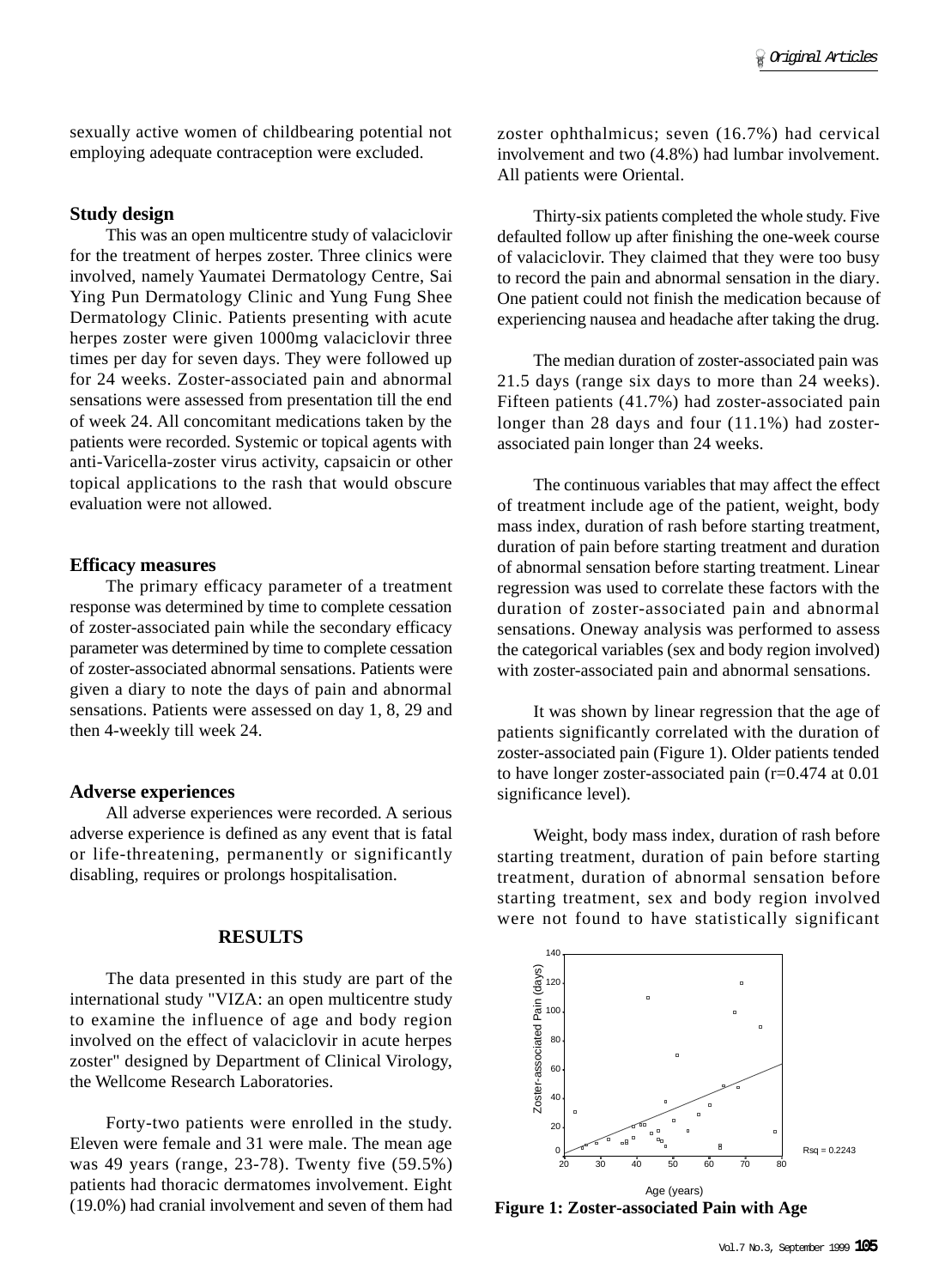association with the outcome of treatment (Tables 1-3).

All except one patient finished the one week course of valaciclovir. Twenty-five percent of the patients experienced adverse events. They included headache (11.1%), dyspepsia (8.3%), nausea (2.8%) and thirst (2.8%). All were mild in severity. The patient who could not finish the medication complained of nausea and headache.

## **DISCUSSION**

Between 1985 and 1991, there were four published placebo-controlled, double-blind trials evaluating the efficacy of oral aciclovir in immunocompetent patients with acute herpes zoster.<sup>4,5,6,9</sup> The trials showed that aciclovir therapy significantly reduced the duration of rash and pain during the acute phase. Three out of the four studies showed that aciclovir could reduce the incidence of chronic pain with the most significant effects in the first 3 months after the onset of the rash.5,6,9

In our study, we confirmed that age is an important predictor of the outcome of herpes zoster. Even with anti-viral treatment, older patients are more prone to have chronic pain. Although weight, body mass index, duration of rash before starting treatment, duration of pain before starting treatment, duration of abnormal sensation before starting treatment sex, body region involved and presence of zoster ophthalmicus were not found to have statistically significant association with the outcome of treatment, we must admit that the sample

**Table 1. Correlation of weight, body mass index, duration of rash before starting treatment, duration of pain before starting treatment, duration of abnormal sensation before starting treatment and outcome**

|                                               | <b>Duration of</b><br>zoster-associated pain             | <b>Duration of</b><br>zoster-associated abnormal sensation |
|-----------------------------------------------|----------------------------------------------------------|------------------------------------------------------------|
| Weight                                        | Pearson correlation $= 0.249$<br>Significance = $0.170$  | Pearson correlation $= 0.249$<br>Significance $= 0.170$    |
| Body mass index                               | Pearson correlation $= 0.249$<br>Significance = $0.170$  | Pearson correlation = $0.125$<br>Significance = $0.497$    |
| Duration of rash before                       | Pearson correlation $= -0.217$                           | Pearson correlation $= -0.051$                             |
| starting treatment                            | Significance $= 0.234$                                   | Significance = $0.780$                                     |
| Duration of pain before<br>starting treatment | Pearson correlation $= -0.121$<br>Significance $= 0.548$ | Pearson correlation $= 0.039$<br>Significance = $0.843$    |
| Duration of abnormal sensation                | Pearson correlation $= -0.119$                           | Pearson correlation $= 0.120$                              |
| before starting treatment                     | Significance = $0.546$                                   | Significance = $0.553$                                     |

# **Table 2. Oneway Analysis**

**Sex with zoster-associated pain and abnormal sensation**

|                                             | sum of squares | df | mean square |       | significance |  |
|---------------------------------------------|----------------|----|-------------|-------|--------------|--|
| Zoster-associated pain                      |                |    |             |       |              |  |
| between groups                              | 17.510         |    | 17.510      | 0.017 | 0.899        |  |
| within groups                               | 31834.958      | 30 | 1061.165    |       |              |  |
| total                                       | 31852.469      | 31 |             |       |              |  |
| <b>Zoster-associated abnormal sensation</b> |                |    |             |       |              |  |
| between groups                              | 128.714        |    | 128.714     | 0.176 | 0.678        |  |
| within groups                               | 21962.754      | 30 | 732.092     |       |              |  |
| total                                       | 22091.469      | 31 |             |       |              |  |

# **Table 3. Oneway Analysis**

**Body region involved with zoster-associated pain and abnormal sensation**

|                                             | sum of squares | df | mean square |       | significance |  |
|---------------------------------------------|----------------|----|-------------|-------|--------------|--|
| Zoster-associated pain                      |                |    |             |       |              |  |
| between groups                              | 9230764        |    | 307.921     | 0.267 | 0.848        |  |
| within groups                               | 32233.111      | 28 | 1151.183    |       |              |  |
| total                                       | 33156.875      | 31 |             |       |              |  |
| <b>Zoster-associated abnormal sensation</b> |                |    |             |       |              |  |
| between groups                              | 811.319        |    | 270, 440    | 0.356 | 0.785        |  |
| within groups                               | 21280.150      | 28 | 760.005     |       |              |  |
| total                                       | 22091.469      | 31 |             |       |              |  |